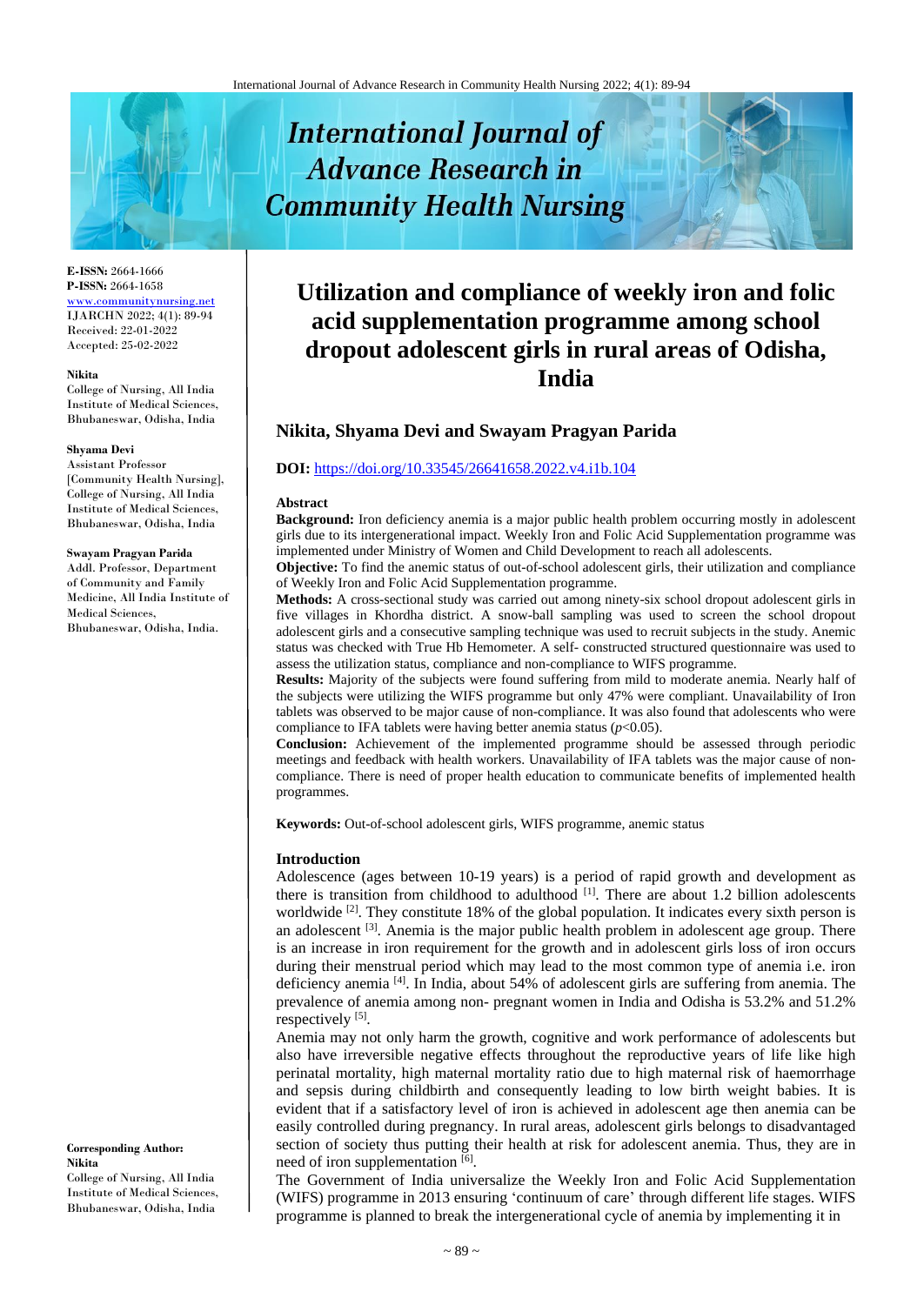both rural and urban areas [7]. Strategy for implementation of WIFS includes 100mg elemental iron and 500 mcg folic acid round the year, Biannual deworming with albendazole 400 mg every six months and Nutrition Health Education to school going (6th to 12th class) girls and boys and out-ofschool adolescent girls [8].

Many studies are conducted among school-going adolescents to know the compliance to the WIFS programme but there is lack of information about utilization and compliance of the programme among out-of-school adolescent girls. So, the primary objective of the study aimed to assess anemic status among school dropout adolescent girls, their utilization and compliance of weekly iron and folic acid supplementation programme followed by secondary objective to find association of utilization and compliance to WIFS programme with anemic status.

# **Methodology**

# **Study design and period**

A community based cross-sectional study was conducted

from November 2019 to January 2020.

#### **Study area**

The present study was conducted in three villages under Andharua Panchayat which have approx. 10,000 total population and two hamlet villages. Andharua Panchayat comes under the CHC, Mendhasala in the Khordha District of Odisha.

# **Study population**

All the school dropout adolescent girls aged 10-19 years who were present at the time of study, were included in the study after taking informed assent and consent.

# **Sampling technique and sample size**

A snowball sampling technique was used to screen school dropout adolescent girls in the villages. A total of 96 school dropout adolescent girls participated in the study as shown in Figure 1.



**Fig 1:** Strobe flow diagram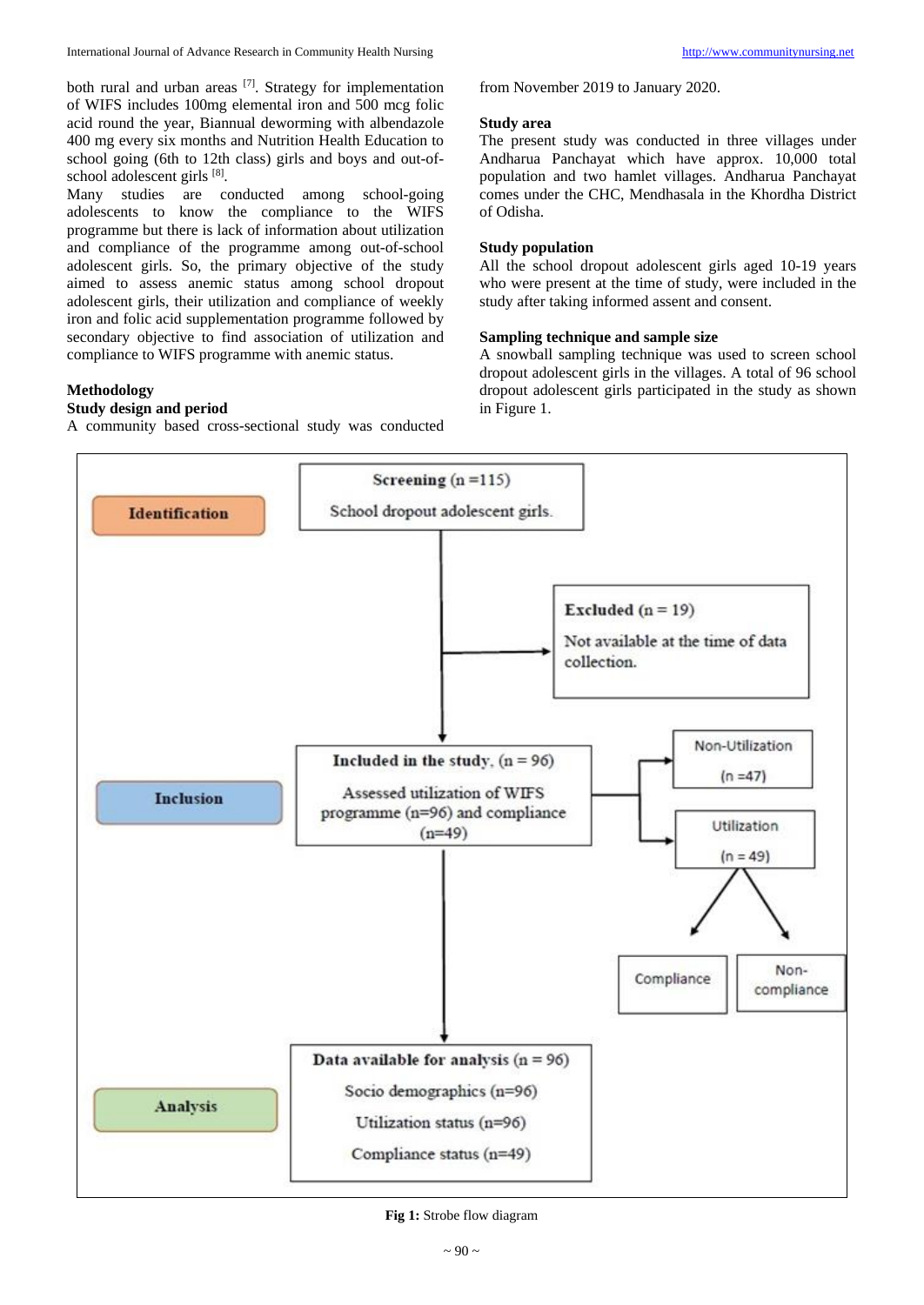#### **Data collection equipment and method**

Hemoglobin was checked using True Hb Hemometer. To check the hemoglobin level, prior appointment was taken from the subjects and their parents. On the day of assessment, finger was pricked with a lancet pen after wiping the finger with a spirited swab for hygiene and safety measures, the first drop of blood was wiped with dry cotton and the next sample drop of blood had been put on hemostrip inserted into the hemometer. Finally, the hemoglobin level was read and recorded.

A structured questionnaire was developed to collect data pertaining to socio- demographic characteristic, utilization of WIFS programme, compliance and non-compliance of WIFS. It was validated by 7 experts from the fields of community health nursing and CM FM department. English version of the questionnaire was translated into the local language (Odia). Language validity was established by language expert by back translating the Odia tool into English. The data regarding utilization and compliance of WIFS programme was assessed by structured questionnaire. Those who were utilizing the WIFS programme were further asked about the compliance to it. In this study adolescent consuming one IFA tablet / week regularly for one month period were considered as compliant to WIFS programme. Adolescent found non- compliant were further enquire about the reason for non- compliance.

#### **Data processing and analysis**

Data was checked during and after data collection for completeness and consistency and was coded and entered into an excel spreadsheet.

Data were analyzed using descriptive and inferential statistics. Non- parametric test i.e. chi-square was used to find the association of utilization and compliance to WIFS programme with anemic status of school dropout adolescent girls. Variables having p-value of less than or equal to 0.05 was considered as statistically significant.

## **Ethical consideration**

Ethical approval was taken from the Institutional Ethical Committee of AIIMS Bhubaneswar, Odisha and administrative approval was taken from Principal, College of Nursing, AIIMS Bhubaneswar and medical officer incharge of Community health centre, Mendhsala, Odisha. Written informed assent was taken from school dropout adolescent girls of age group 10 to less than 18 years and consent was obtained from school dropout adolescent girls of age 18 and above regarding their willingness to participate in the research project. Confidentiality was maintained throughout the study.

#### **Results**

# **Socio-demographic characteristics**

In the present study, total 96 subjects participated and the mean age was 16.93±01.7 years. Most of the subjects were in the age group 15-19 years. Maximum have consumed IFA tablets during school time. 52% had completed education upto primary level. 49% had a dropout period of more than two years.

### **Anemic status**

From the total 96 subjects, majority of them were suffering from mild (33.1%), and moderate anemia (53.1%) , 7.3% of them were suffering from severe anemia had hemoglobin level less than 7 g/dl and only 6.3% of them were nonanemic had hemoglobin level more than 12 g/dl.

#### **Utilization status**

Of the total 96 subjects, 49 subjects were utilizing the WIFS programme. Subjects taken minimum one tablet through anganwadi centres in a month. Among those who were utilizing WIFS programme, 78% of them had taken biannual dose of albendazole in last one year. 73.5% received health education on dietary practices, 38.7% on hygiene practices and only 34.6% on deworming practices by Anganwadi workers.

#### **Compliance monitoring**

Out of 49 subjects who were utilizing the services, only 23 (47%) of them were compliant and 26 (53%) subjects were non-compliant to WIFS programme. It shows 47% of subjects were compliant and consumed IFA tablets 4 times in a month. Among those who were non- compliant, 61.5% consumed IFA tablets 3 times, 27% consumed two times and 11.5% consumed IFA tablets only once in a month. Those who have consumed the IFA tablets 40 (81.6%) of them feel well after taking, 6 (12.2%) feels okay and 3 (6.2%) feel the IFA tablets were not well.

## **Causes of Non- Compliance**

Among 26 non-compliant subjects, majority of them 15 (57.7%) were non-compliant to WIFS programme due to the unavailability of the IFA tablets at the Anganwadi centres. Some causes which seems to be due to lack of proper health education were confusion with which fluid IFA tablet to be taken  $1(3.8\%)$ , not knowing the correct time 2 (7.7%) and effect of taking IFA tablets 2 (7.7%). Bad taste of the IFA tablets  $1(3.8\%)$ , Carelessness  $2(7.7\%)$  and to avoid side effects 3 (11.6%) were also the causes of non-compliance as shown in Figure 2.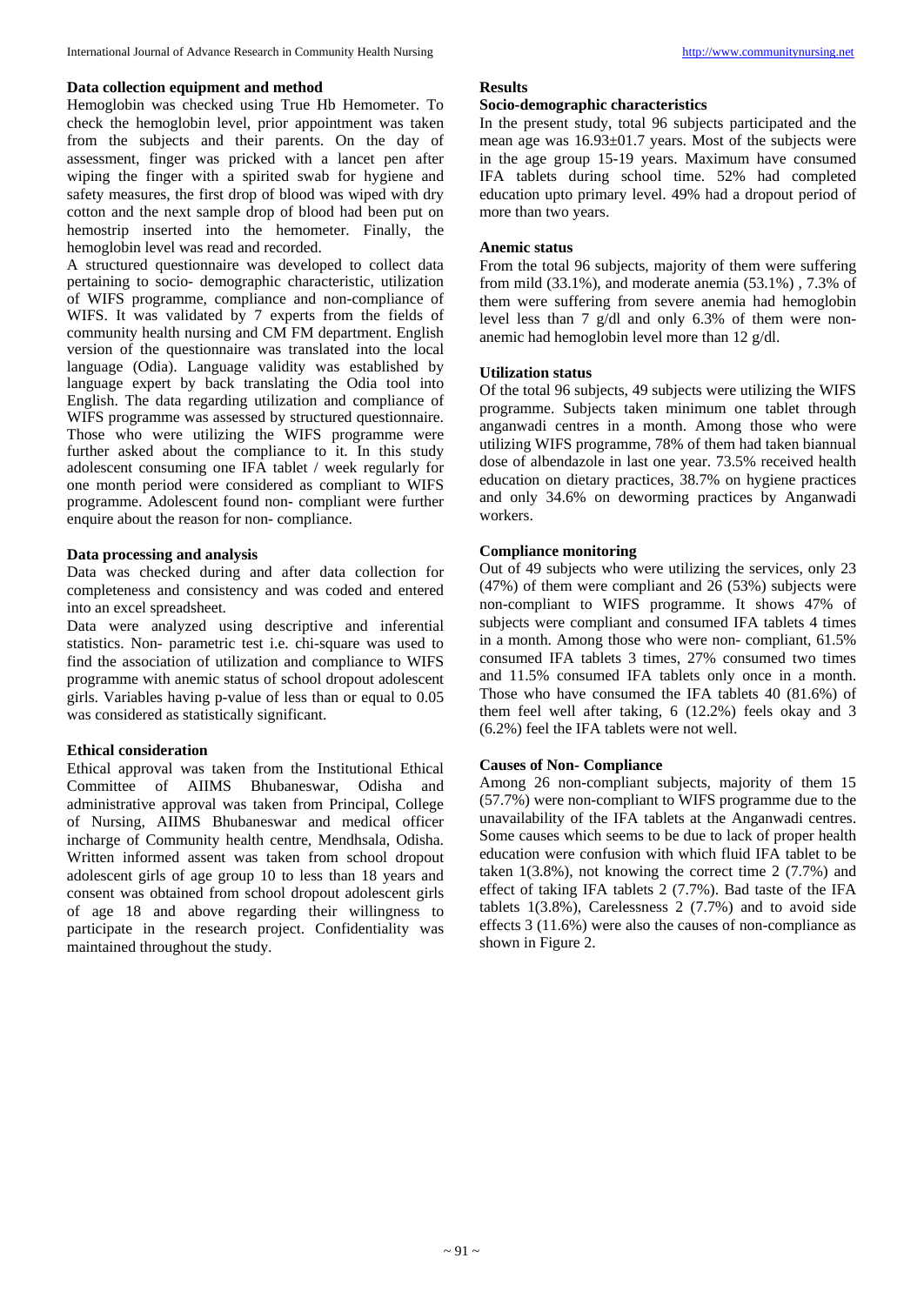

**Fig 2:** Causes of non- compliance among school dropout adolescent girls utilizing WIFS programme

#### **Utilization and anemic status**

Of the total 96 subjects, 49 subjects were utilizing the WIFS programme. Of them, 04 (08.0%) were non-anemic, 22  $(45.0%)$  were suffering from mild anemia, 22 (45.0%) and 01 (02.0%) were suffering moderate and severe anemia respectively. Among 47 subjects who were not utilizing the

WIFS programme 02 (04.3%) were non-anemic, 10 (21.3%) were suffering from mild anemia whereas 29 (61.7%) and 06 (12.7%) were suffering from moderate and severe anemia respectively. Utilization of WIFS programme found to be significantly associated with anemic status as shown in Table 1.

|                                                    | Utilization of WIFS Programme among school dropout adolescent girls |               |         |
|----------------------------------------------------|---------------------------------------------------------------------|---------------|---------|
| Anemic status                                      | <b>Utilizing</b>                                                    | Not utilizing | P value |
|                                                    | f(%)                                                                | $f($ %)       | $0.02*$ |
| Non-anemic ( $>12$ g/dl) Mild anemia(10-11.9 g/dl) | 04(08.0)                                                            | 02(04.3)      |         |
|                                                    | 22(45.0)                                                            | 10(21.3)      |         |
| Moderate anemia $(7-9.9 \text{ g/dl})$             | 22(45.0)                                                            | 29(61.7)      |         |
| Severe anemia (less than $7$ g/dl)                 | 01(02.0)                                                            | 06(12.7)      |         |

\*Significant at ≤0.05 level of significance

#### **Compliance and anemic status**

Among 49 subjects utilizing the WIFS programme, 23 subjects were compliant. Of them, 03 (06.4%) were nonanemic. Most of them was having mild anemia (10-11.9 g/dl), few were moderately anemic (7-9.9 g/dl) and none of them was severely anemic (less than 7 g/dl) whereas from 26 subjects who were non- compliant to the WIFS

programme, only 01 (03.9%) was non-anemic, majority of them were having 19 (73.0%) moderate anemia, some of them were mildly anemic  $5(19.2\%)$  and  $01(03.9\%)$  was severely anemic. Therefore, there is an association of compliance to WIFS programme with anemic status as shown in Table 2.

**Table 2:** Association of compliance to WIFS programme with anemic status  $n = 49$ 

|                                      | Compliance to WIFS Programme among school dropout adolescent girls |               |         |  |
|--------------------------------------|--------------------------------------------------------------------|---------------|---------|--|
| Anemic status                        | Compliant                                                          | Non-compliant | P value |  |
|                                      | $f(\%)$                                                            | $f(\%)$       |         |  |
| Non-anemic $(>12g/dl)$               | 03(13.0)                                                           | 01(03.9)      |         |  |
| Mild anemia $(10-11.9 \text{ g/dl})$ | 17(74.0)                                                           | 05(19.2)      | $0.01*$ |  |
| Moderate anemia (7-9.9 Op            | 03(13.0)                                                           | 19(73.0)      |         |  |
| Severe anemia (less than $7$ g/dl)   | 00(00.0)                                                           | 01(03.9)      |         |  |

\*Significant at ,0.05 level of significance

#### **Discussion**

Anemia has become the leading health problem among adolescent girls. Identification of anemic status among outof –school adolescent girls will facilitate to know the

utilization status of WIFS Programme of this marginalised section of society, programme achievement and may improve comprehensive health status.

In this study, anemic status of school dropout adolescent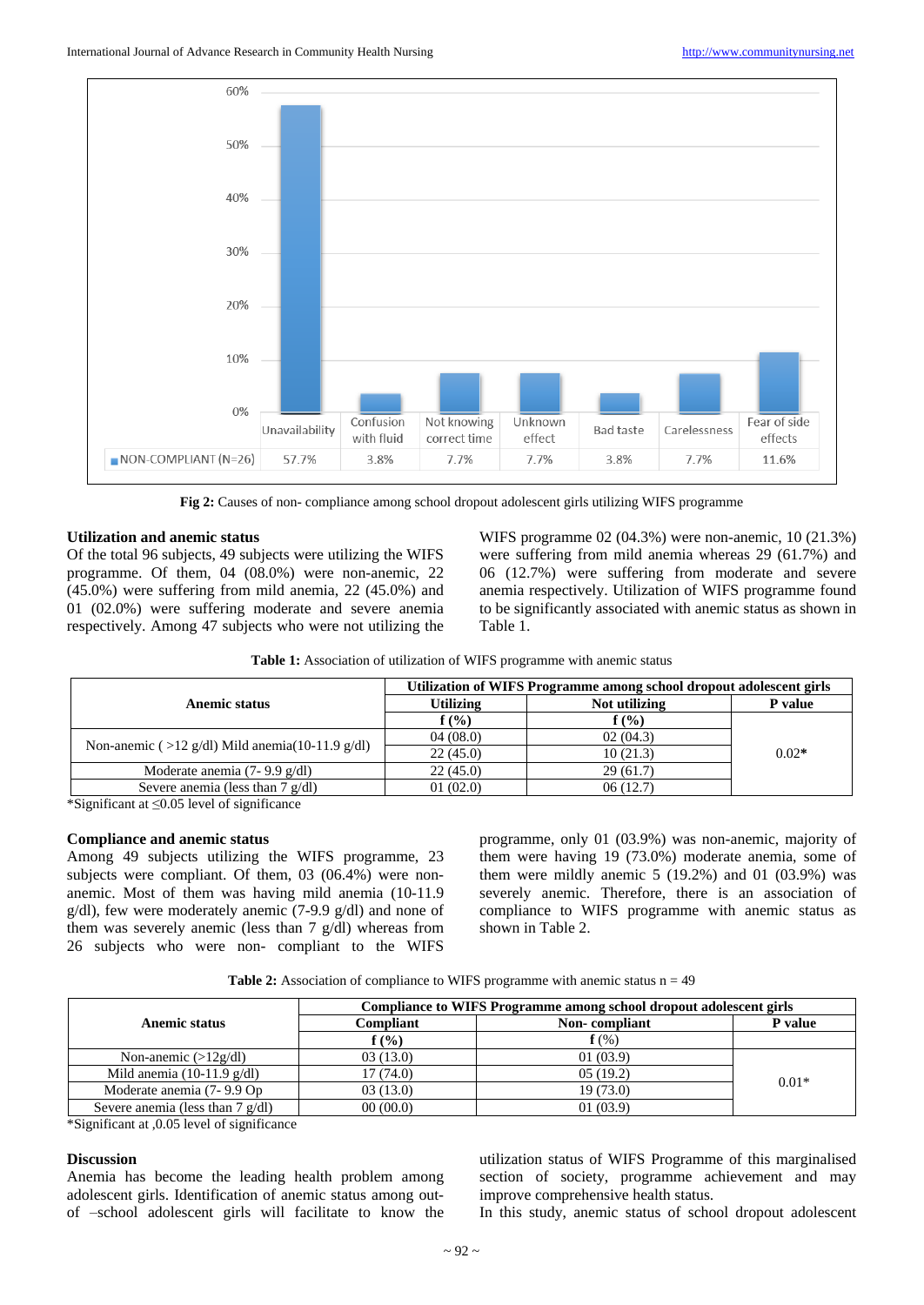girls was assessed using digital Hemometer. Further utilization and compliance to WIFS programme was seen to identify effective implementation of the programme. Through hemoglobin estimation using True Hb Hemometer, study presents that majority of the subjects were suffering from mild to moderate anemia. These findings were somewhat similar to a study conducted among non- schoolgoing adolescent girls in three districts of Orissa<sup>[9, 10]</sup>. Supplementation of IFA tablet is more essential to this undervalued group of society to decrease the effect of intergenerational anemia.

In the present study, majority of the subjects had school dropout period of more than two years and  $51\%$  (n=49) subjects were utilising the WIFS programme. This finding is contrary to three other studies conducted in rural Pondicherry and Kanchipuram where utilization of WIFS programme was 97.1%, 85.8% and 83.7% <sup>[11, 12, 13]</sup>. These studies were conducted among school going adolescents where teachers were present for IFA supplementation under direct supervision whereas anganwadi workers are responsible for providing IFA supplementation to out-ofschool adolescent girls which need supportive supervision and monitoring. It was seen during study that many school dropout adolescent girls were going for labour work and some are living far away from Anganwadi centres. So, if some form of incentives are provided like Hb test or take home ration for Saturday sessions then they may come to Anganwadi centres for IFA supplementation. Study also shows that there is a significant association of utilization of WIFS with anemic status. Subjects who were utilizing the programme found to be less anemic. It is important to review the progress of implemented programmes through conducting meeting and showing feedback of the findings. In our study, it was found that health education was mainly given on dietary practices as compared to hygiene and deworming practices by Anganwadi workers. Effective health education may improve community awareness and perception of anemia as a prevalent health issue.

School dropout adolescent girls who were utilizing the WIFS programme, among them only 47% (n=23) were found to be compliant. Similar results were showed with compliance 15% by a study done in kerala among school students <sup>[14]</sup> but sample size was different in both studies. while this is in contrast with a previous study done in west Bengal showing 67.7% students were compliant <sup>[7]</sup>. Present study shows significant association of anemic status with compliance to WIFS programme as those subjects who were compliant to WIFS programme most of them were normal and none of them was severely anemic. This emphasize the role of frontline workers.

It was distressing to know that majority  $53\%$  (n=26) were non-compliant. Among various causes of non-compliance, unavailability of IFA tablets 57.7% found to be the major cause. Similar issue of stock out and irregular supply was reflected in the previous studies conducted by G.H.MK *et al*. and Vemuri JLN [13, 15] . This is a serious issue and must be improved through political involvement and effective logistic management/tracking of IFA tablets. Bad taste of the tablets was also stated as a cause of non-compliance supported by a study conducted in rural kanchipuram13. Some other cause reported were to avoid side effects like black stool, constipation coincides with the study conducted in west Bengal<sup>[7]</sup> whereas causes like carelessness, not knowing correct time, confusion with fluid and unknown

effects of IFA tablets were also enlisted which is supported by a study conducted by Sh Priya *et al*. in which ¼ th of the school students were consuming IFA tablets in an empty stomach <sup>[11]</sup>. Through the findings, health education seems to be essential, as it is known if IFA tablets are taken with a meal, snack or water can avoid gastric side effects. Community leaders should focus on creating awareness regarding the implemented programmes as a small step may bring big change.

#### **Conclusion**

WIFS is an important flagship programme for improvement of anemic status among adolescents. Unavailability was major issue for non-compliance. Regular supervision and monitoring may improve utilization and compliance of WIFS programme and further it will break the intergenerational cycle of anemia. Thus, for reducing the prevalence of anemia strict implementation of WIFS programme and public health education is required.

Further studies can be done with more sample and data collection period. Pre and post hemoglobin can be checked to assess effectiveness of IFA supplementation and some intervention can be given to those with low hemoglobin level.

#### **Acknowledgements**

The study would not be done without thanking the Principal, College of Nursing, AIIMS Bhubaneswar and ethical consideration of this project. I would like to extend my thanks to Medical Officer Incharge, CHC Mendhsala for permission to conduct the study. I am grateful to my teachers, Anganwadi workers and the participants for their support and consent.

#### **References**

- 1. World Health Organization. Strategic directions for improving adolescent health in South- East Asia Region. WHO Regional Office for South-East Asia, 2011.
- 2. World Health Organization. Adolescent Health the missing population in universal health coverage; cited Feb 2020. Available from https: //www.who.int
- 3. Cappa C, Wardlaw T, Langevin-Falcon C, Diers J. Progress for children: a report card on adolescents. The Lancet. 2012 Jun 23;379(9834):2323-5.
- 4. Gonete KA, Tariku A, Wami SD, Derso T. Prevalence and associated factors of anemia among adolescent girls attending high schools in Dembia District, Northwest Ethiopia, 2017, 2018, December.
- 5. Sheet SF. National Family Health Survey 4 State Fact Sheet Odisha, 2015; cited Nov 2019. Available from rchiips.org> NFHS factsheet.
- 6. Raghvendra G. Weekly Iron Folate Supplementation in Adolescent Girls: An Effective Weekly Iron Folate Supplementation in Adolescent Girls: An Effective Nutritional Measure for the Management of Iron Deficiency Anaemia. 2014; (May 2013).
- 7. Sau A. A Study on Weekly Iron and Folic Acid Supplementation (WIFS) Programme in a School at Rural Area of West Bengal, India A Study on Weekly Iron and Folic Acid Supplementation (WIFS) Programme in a School at Rural Area of West Bengal, India, 2016, July, 14-8.
- 8. Ministry of Health and Family Welfare Govt of India.